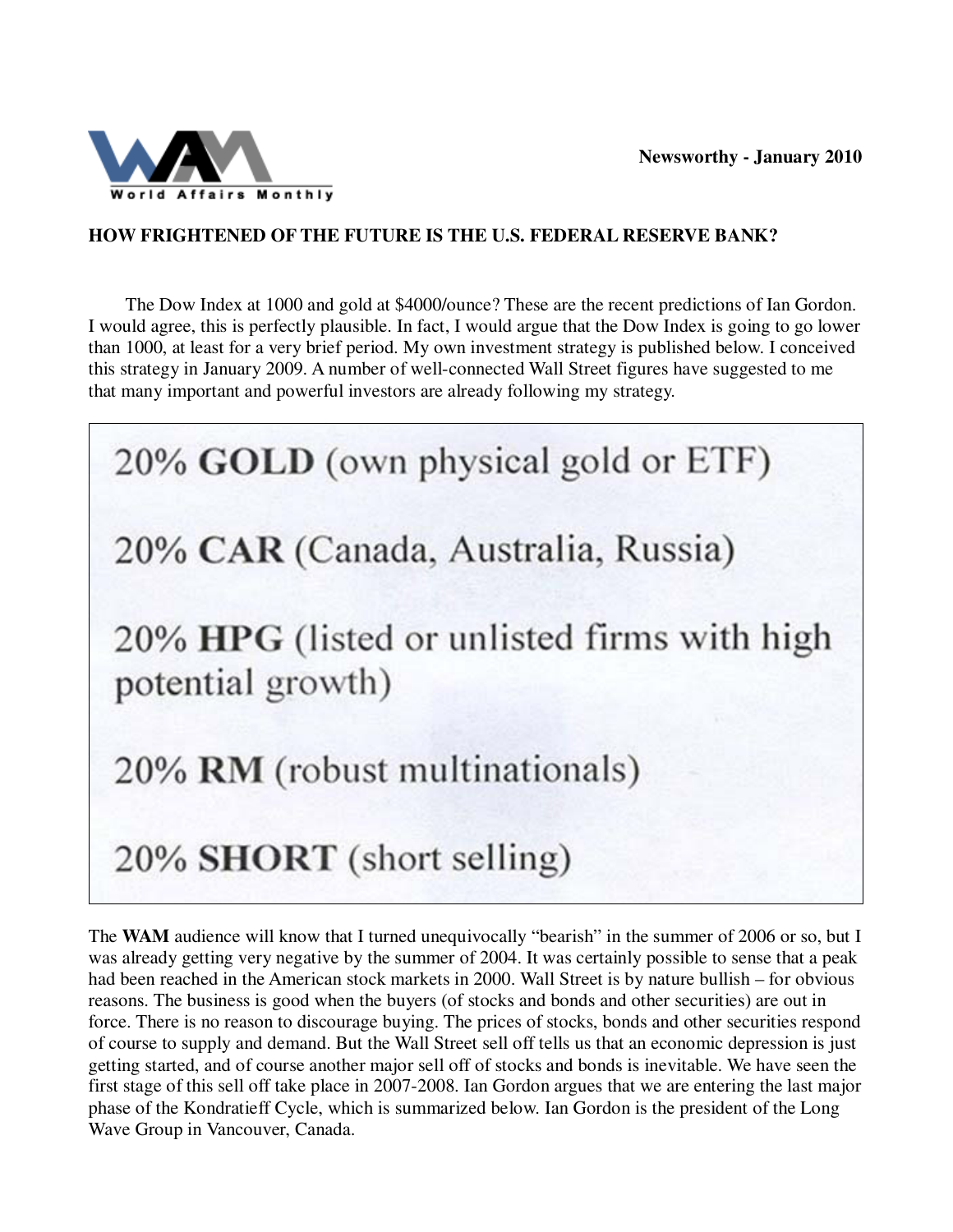### 1028. Financial Cycles

A Russian Economist in the early part of the last Century identified financial cycles in the following terms, but now as we enter the Second Half of the Age of Oil we face an additional factor which will likely make the financial cycle much more extreme, giving an extremely harsh and prolonged winter. The following summary of the cycle is described by Ian Gordon

#### THE KONDRATIEFF CYCLE

The Kondratief Cycle was first described by Nicholai Kondratief, a Russian Economist early in the 20th century. He discovered a 50-60 year cycle in economic data series of the economies of the United States and other Western industrial nations. He used it to explain the underlying patterns of rises and falls in these economies.

An important underlying feature of the cycle is a build-up in debt during the up-phase of the cycle, and a destruction of that debt as the economy collapses in the crash phase at the end of the period, normally considered to be 50-60 years.

#### Spring

- Gradual increase in business activity and employment
- Consumer confidence increases in line with growing economy
- Consumer prices start a gradual increase from very low levels
- · Stock prices begin a steady rise and reach a peak at the end of Spring
- Interest rises slowly from historic low levels in line with gradual credit expansion Summer
- Summer War 1st Cycle: War of 1812

2nd Cycle: US Civil War 3rd Cycle: Word War I 1914-1918 4th Cycle: Vietnam War

- Financed by massive increase in money supply leads to large inflation which peaks at the end of Summer
- · Gold prices reach significant peak at end of Summer
- · Interest rates rise rapidly and peak at end of Summer
- Stock market under pressure and ends Summer with a bear market low

Autumn

- · Massive stock bull market financed by fiscal and monetary largesse
- · Stock prices reach euphonic peak to signal start of winter
- Inflation and commodity prices fall
- · Real Estate prices rise and reach peak at beginning of winter
- · Gold and Gold equities in bear market, reach bear market low at Autumn's end
- · Debt reaches astronomical levels by end of Autumn
- Massive consumer confidence due to stock prices, real estate prices and plentiful jobs Winter
- Stocks start major bear market, the bear market is in proportion to the preceding bull market
- · Debt repudiation significant
- · Bankruptcies
- · Banks and quasi banks in crisis
- Credit crunch interest rates rise
- · International currency crises à la 1931-34
- Gold and gold equity prices rise as deflation takes hold

As I have stated already, Ian Gordon is certainly brilliant, and his arguments and writing are very lucid and persuasive. His research is also excellent. I publish below some of his most recent analysis of the financial markets (in PDF):

Click here to read "Dow 1000 Is Not A Silly Number" (November 2009)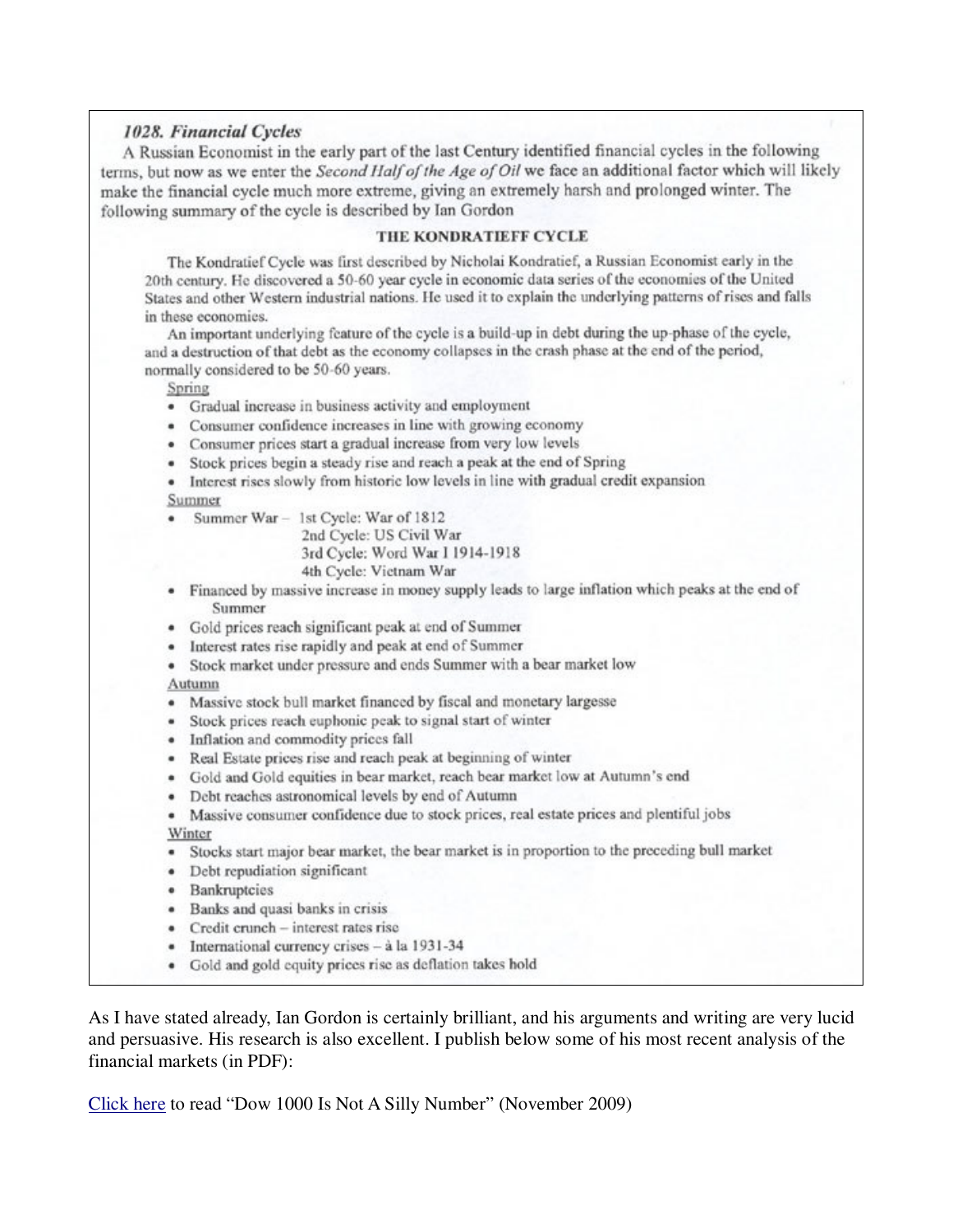Where is the stock market going now? I would have to say that it is going down, way down. But there is the possibility that it may rocket up to new highs, and I have stated in **WAM** months ago why this might happen. I have not changed my opinion on this. I still believe, however, that by 2020 things will be very bad, so bad that most people, ordinary people, will think the world is coming to an end. In other words, it will not just be the religious folks who believe the world is coming to an end. Nearly everyone will. I would make these three predictions, and I list them below. I just made them this month in **WAM**.

I will make three predictions today, in this article, which is the third in my series about America's foreign creditors.

Prediction One: At some point in the future, the euro will buy many US dollars, initially \$4, then \$7, then \$20, then \$100, etc.

Prediction Two: At some point in the future, the federal government of the United States will cease to exist, it will simply collapse.

Prediction Three: At some point in the future, America's foreign creditors will withdraw their purchases of Washington's debt.

## The title: THE UNITED STATES HAS NO MORE THAN 1-2 YEARS BEFORE ITS FOREIGN CREDITORS CEASE THEIR LENDING (PART THREE)

### The URL: http://worldaffairsmonthly.com/printfriendlybyid.php?id=1375

I recently called up (for the third time) Ian Gordon to see if he might once again explain what is happening in the world. When I asked him what he thought the folks who run the Federal Reserve Bank in Washington think, he replied, "They must be pretty frightened." I agree, I think they are simply terrified. I know for a fact that they are now terrified. Major economic contraction is coming, although it has been postponed a little by the massive money-printing and money-borrowing operation of the past year. The authorities in Washington have gone to America's foreign creditors, and got some assurance that the funding of America's economic power is going to continue. It is continuing at the moment, but I would argue that it is not likely to continue indefinitely. My guess is that it is likely to end within one to two years. When this happens things will get very bad very quickly, but I anticipate that Wall Street will signal – as it always does – that this funding crisis is imminent. There will be a historic and devastating sell off. Click here or on the audio icon above to listen to the editor of **World Affairs Monthly** interview Ian A. Gordon. The Long Wave Group can be found on the net at www.longwavegroup.com.

 What are these foreign creditors now thinking? I have been writing about this in **WAM** in recent months, so I will not repeat myself. I do believe that they are close, very close, to panic. I do not think that Jean-Claude Trichet – I had a correspondence with him about ten years ago – will allow the euro to follow the debasement of the dollar. There are six documents below which will give us a secure grounding as we begin to consider what is likely to happen in 2010. These documents have appeared in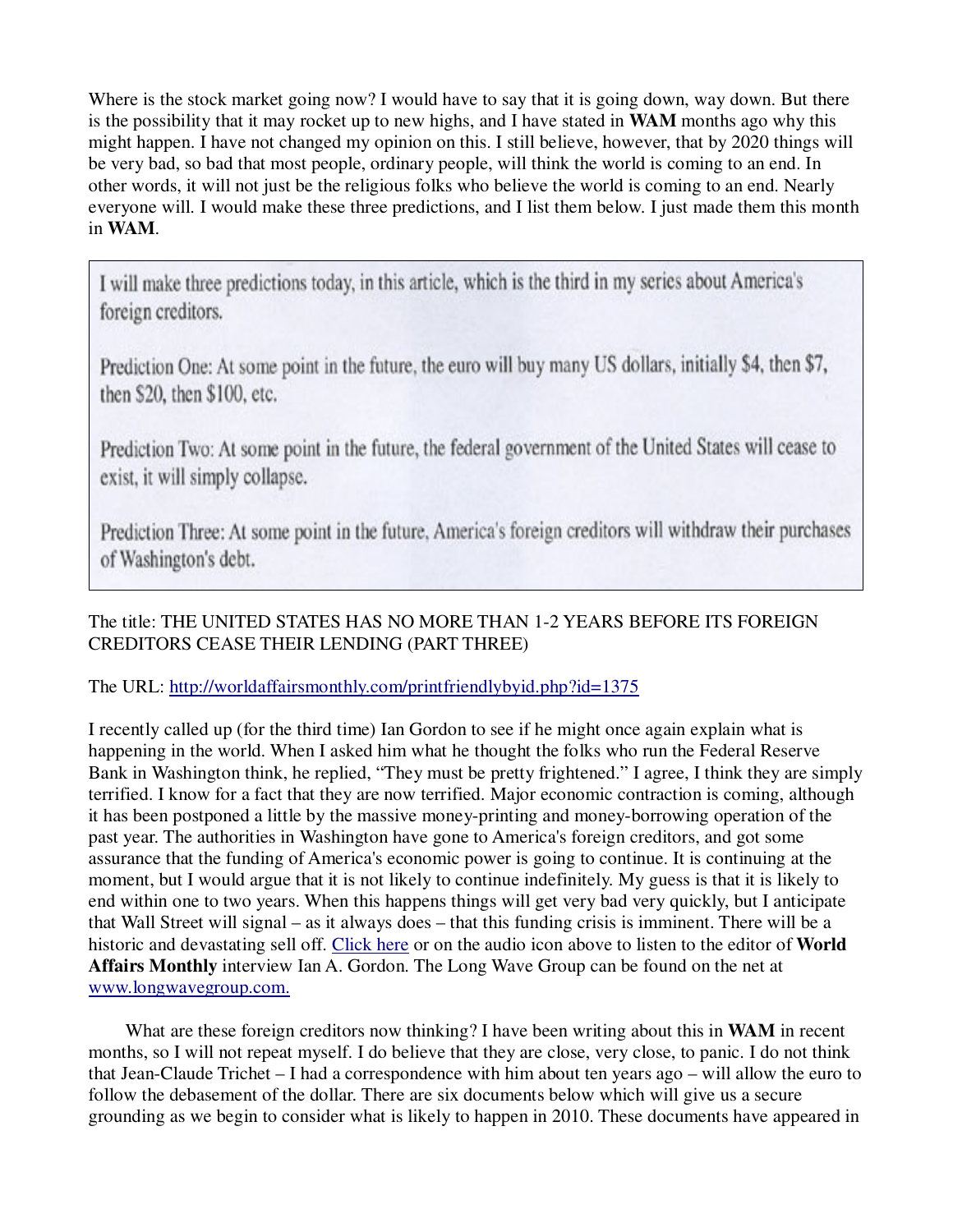

**WAM** already, but I publish them together to make my point that they must be considered together. Thanks so much Ian for the fascinating talk, and best wishes for 2010. I do think that we ought to soon have a discussion about the military dimensions of this drama.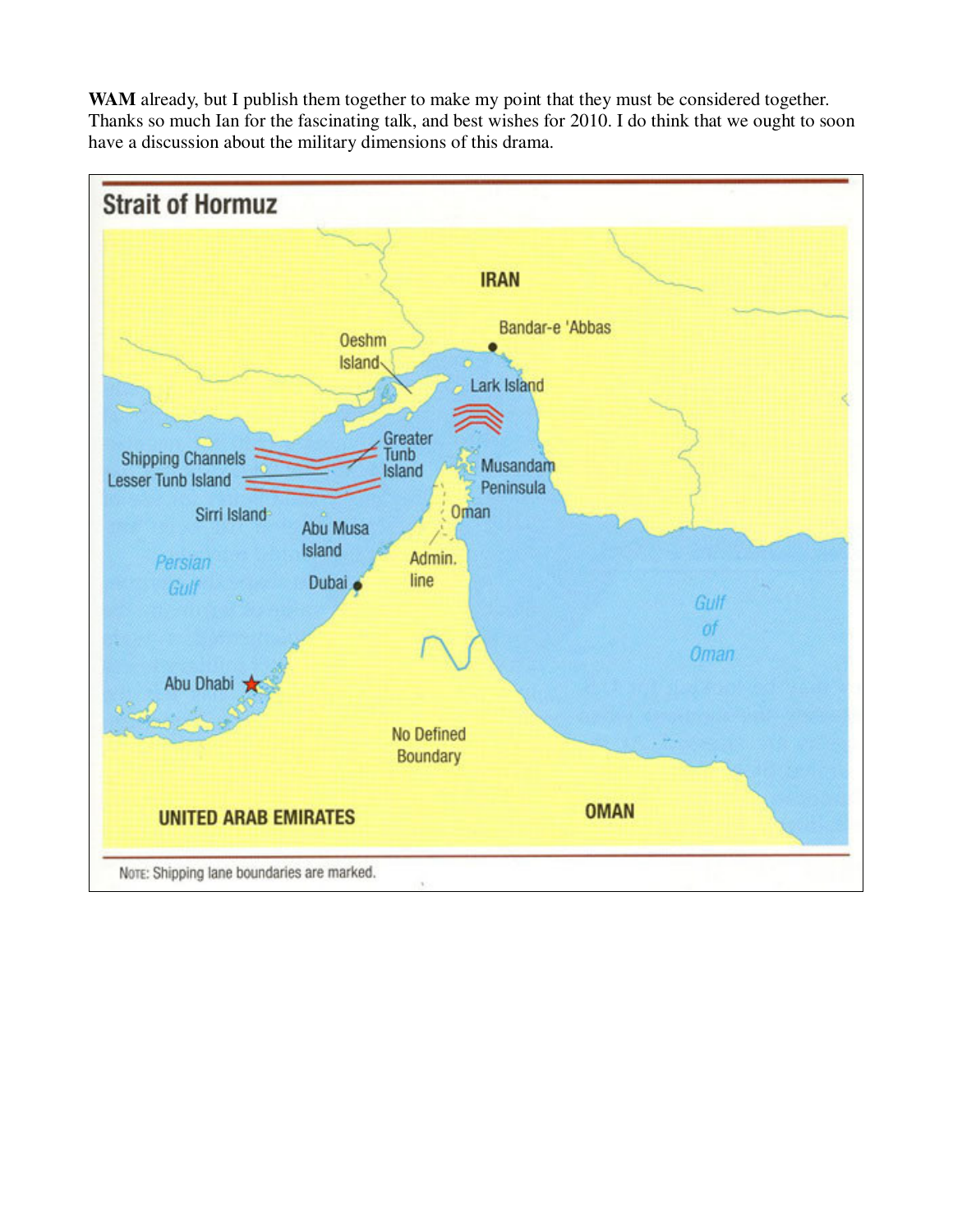# WORLD CRUDE OIL RESERVES\*

# **SELECTED COUNTRIES**

(First figure is barrels of oil in billions; second figure is percent of world total)

| Saudi Arabia                 | 264.1    | 21.0%   |
|------------------------------|----------|---------|
| Iran                         | 137.6    | 10.9%   |
| Iraq                         | 115.0    | $9.1\%$ |
| Kuwait                       | 101.5    | 8.1%    |
| Venezuela                    | 99.4     | 7.9%    |
| <b>United Arab Emirates</b>  | 97.8     | 7.8%    |
| <b>Russian Federation</b>    | 79.0     | 6.3%    |
| Libya                        | $43 - 7$ | 3.5%    |
| Kazakhstan                   | 39.8     | 3.2%    |
| Nigeria                      | 36.2     | 2.9%    |
| US                           | 30.5     | 2.4%    |
| Canada**                     | 28.6     | 2.3%    |
| Qatar                        | 27.3     | 2.2%    |
| China                        | 15.5     | I.2%    |
| Angola                       | 13.5     | 1.1%    |
| Algeria                      | 12.2     | 1.0%    |
| Mexico                       | 11.9     | 0.9%    |
| Norway                       | 7.5      | 0.6%    |
| Azerbaijan                   | 7.0      | 0.6%    |
| Sudan                        | 6.7      | 0.5%    |
| India                        | 5.8      | $0.5\%$ |
| Oman                         | 5.6      | 0.4%    |
| Ecuador                      | 3.8      | $0.3\%$ |
| Indonesia                    | 3.7      | 0.3%    |
| <b>United Kingdom</b>        | 3.4      | 0.3%    |
| Gabon                        | 3.2      | 0.3%    |
| <b>Equatorial Guinea</b>     | 1.7      | $0.1\%$ |
| <b>Brunei</b>                | I.I      | $0.1\%$ |
| Chad                         | 0.9      | $0.1\%$ |
| <b>Total World Reserves:</b> | 1,258.0  |         |
| OPEC                         | 955.8    | 76.0%   |
| Former Soviet Union          | 127.8    | 10.2%   |
|                              |          |         |

Source: BP Statistical Review of World Energy 2009

\*Proved reserves of oil: Generally taken to be those quantities that geological and engineering indicates with reasonable certainty can be recovered in the future from known reservoirs under existing economic and operating conditions.

"Canadian oil sands: 150.7 billion barrels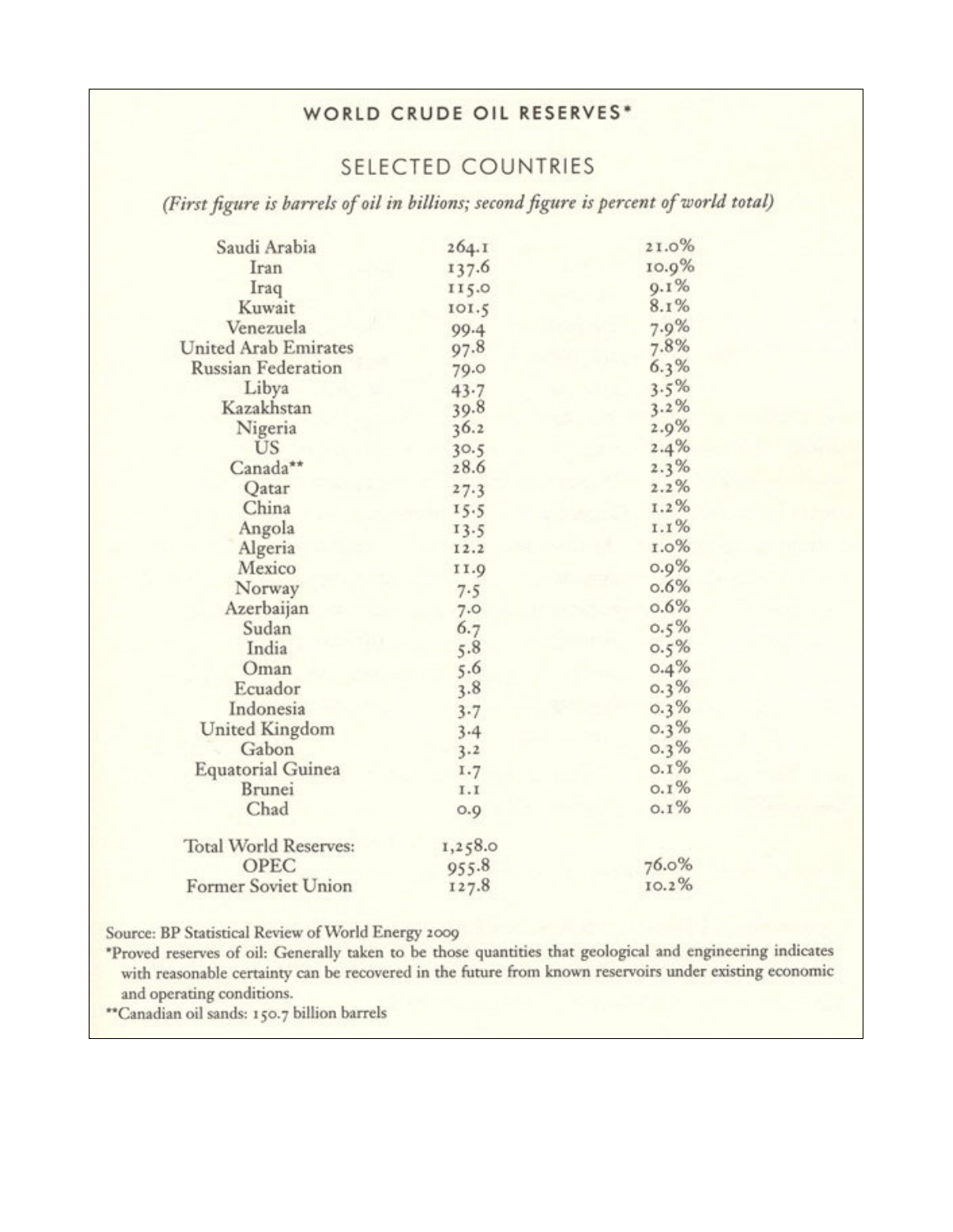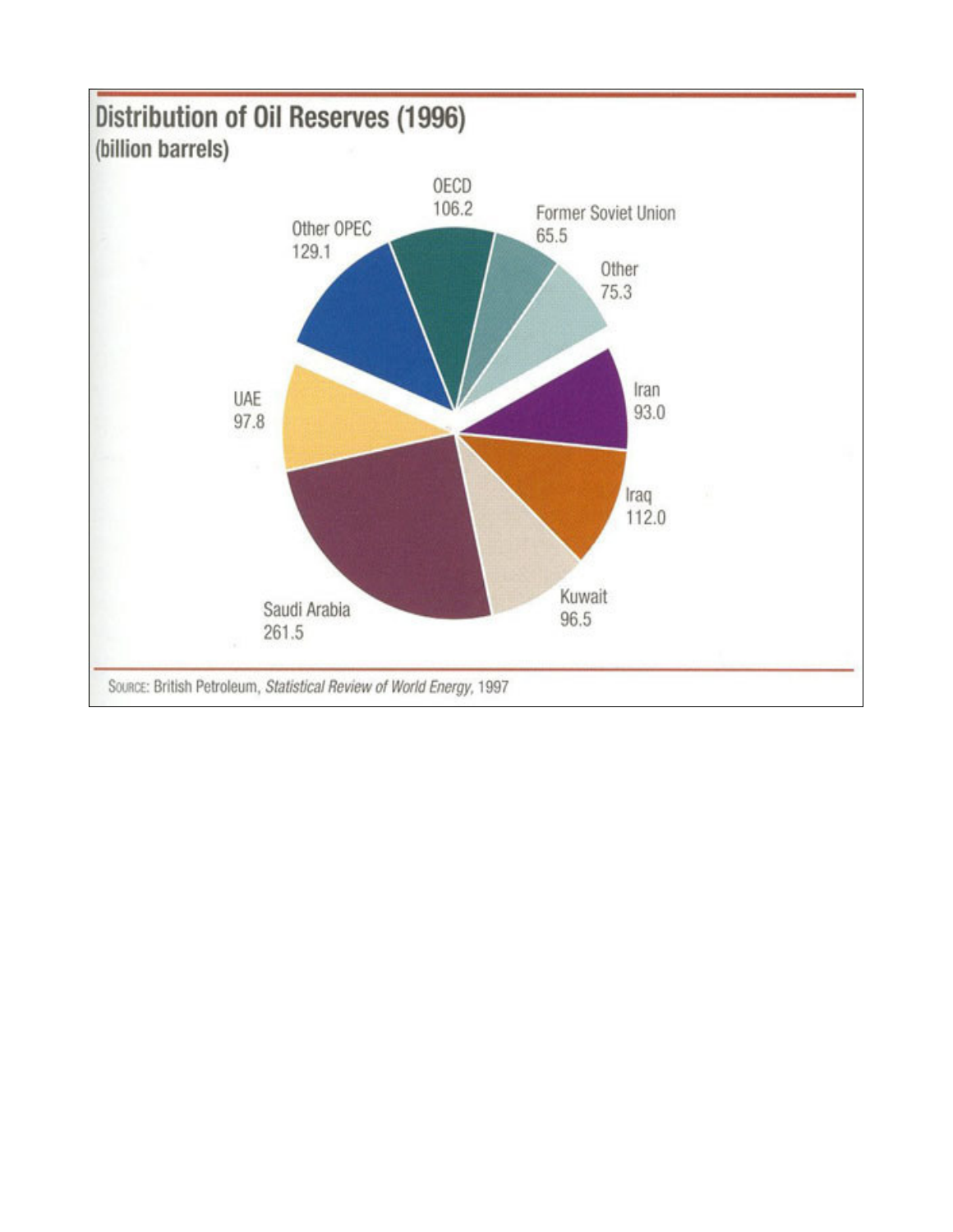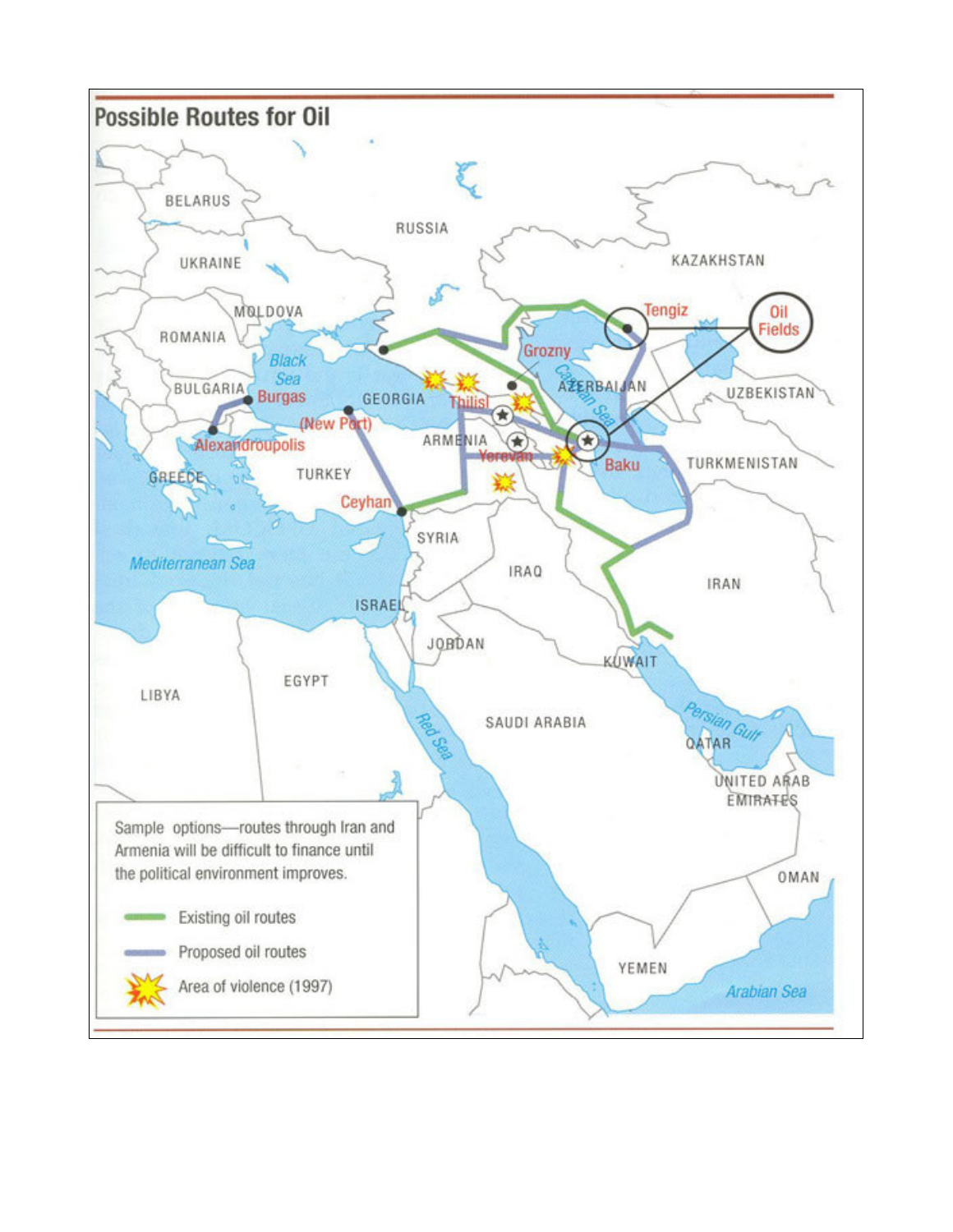